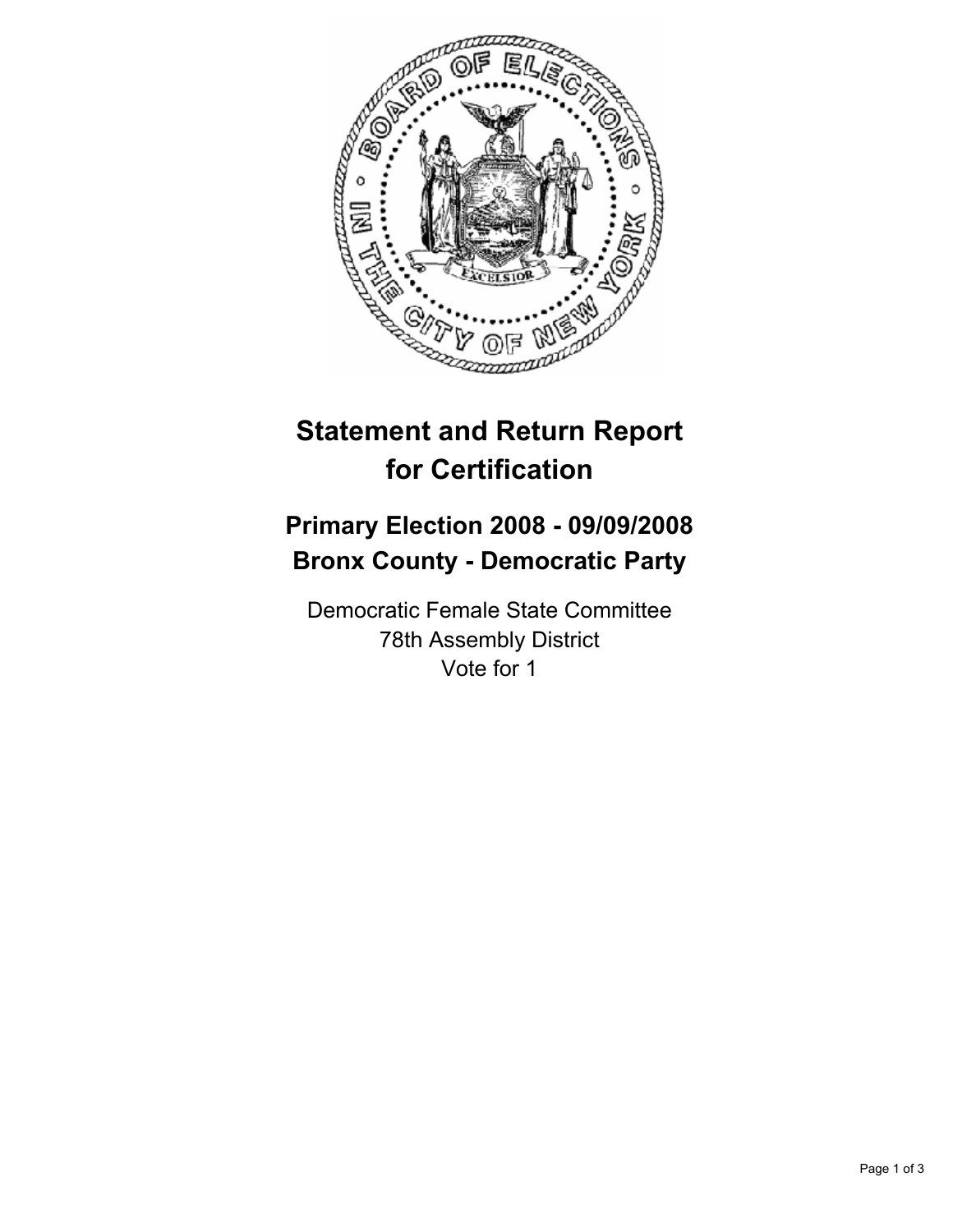

## **Assembly District 78**

| <b>EMERGENCY</b>      | າ     |
|-----------------------|-------|
| ABSENTEE/MILITARY     | 99    |
| AFFIDAVIT             | 204   |
| DONNA BENJAMIN        | 727   |
| <b>MARIA GONZALEZ</b> | 1,179 |
| <b>Total Votes</b>    | 1,906 |